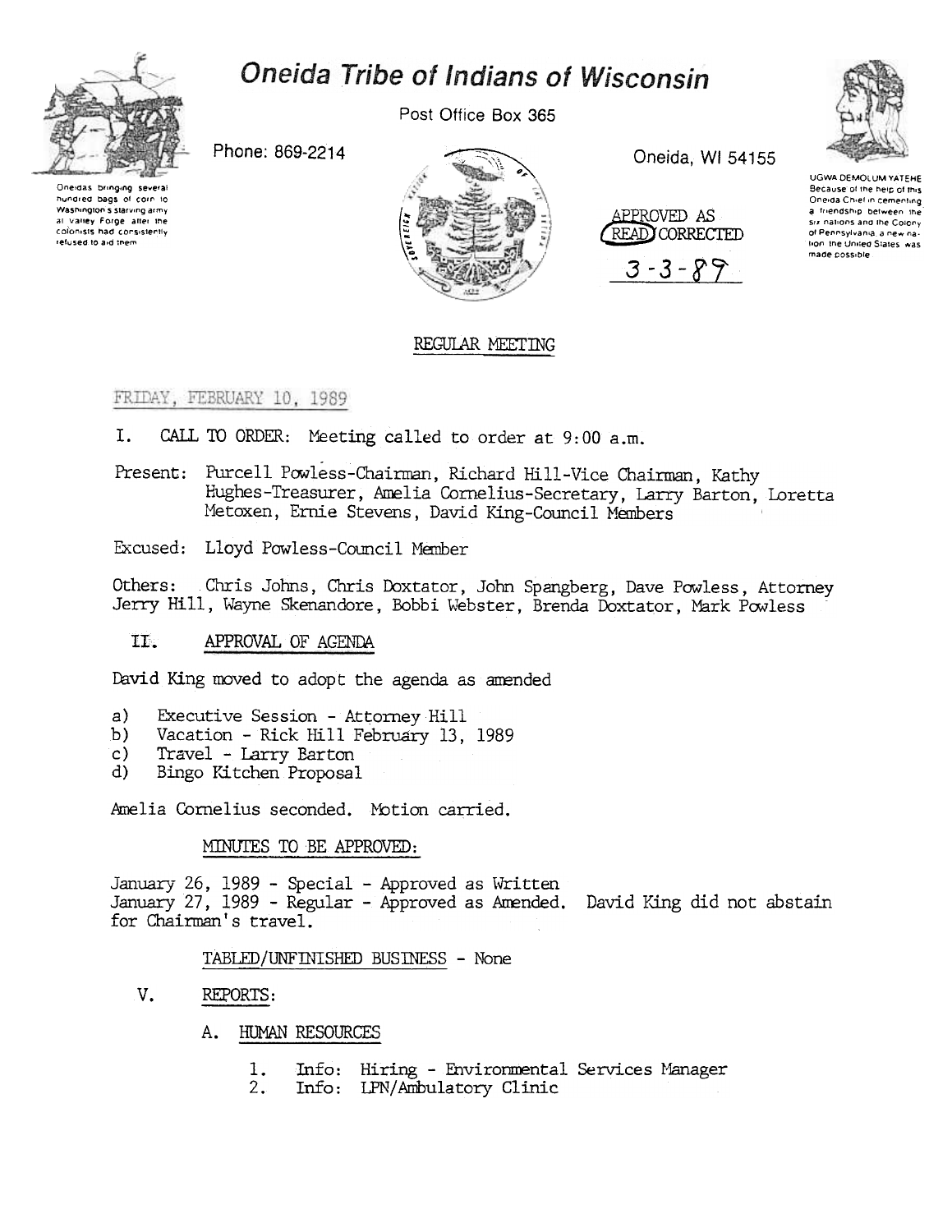ONEIDA TRIBE OF INDIANS OF WISCONSIN REGULAR MEETING - FEBRUARY 10, 1989 Page 2

#### VI. NEW BUSINESS

#### A. RESOLUTIONS

## 1. Indian Child Welfare - Resolution No. 2-10-89-A

WHEREAS, the Oneida Business Committee has taken steps to protect the best interests of Oneida children everywhere and to promote the stability and security of tribal families by establishing the Oneida Child Protective Board.

NOW THEREFORE BE IT RESOLVED: that the Oneida Business Committee hereby makes application for \$75,000 available under P.L. 95-608 for each periods of July 1, 1989 through June 30, 1990; July 1, 1990 through June 30, 1991; and July 1, 1991 through June 30, 1992.

BE IT FURTHER RESOLVED: that the Chairman, or his delegate, of the Oneida Tribe of Indians of Wisconsin is hereby authorized to negotiate and execute the contract and any amendments hereto.

# B. REQUESTS:

1. <u>Bingo Passes</u><br>Anna John Nursing Home: Loretta<br>for all the employees of the Ann<br>rating received by the State Sur<br>Union, and 5 passes for Central<br>seconded. David King abstained.<br>Info: HIP P<br>2. <u>Eddie Tullis Winnebago</u><br>No Anna John Nursing Home: Loretta Metoxen moved to approve a free bingo pass for all the employees of the Anna John Nursing Home to acknowledge the  $A+$ rating received by the State Survey; 3 passes for Green Bay Foods Credit Union, and 5 passes for Central Wisconsin Indian Center Pow-Wow. Kathy Hughes seconded. David King abstained. Motion carried.

Info: HIP Program

Eddie Tullis, Susan Harjo Endorsement by Nebraska Winnebago

No action on recommending Eddie Tullis for gaming Commission Chairman.

3. Proposed Contract to Retain Service of Dave Folz

Loretta Metoxen moved to contact Dave Folz to see if he is interested in contracting under the Oneida Tribe thru IHS. Dave Besaw should also be contacted in this regard. Amelia Cornelius seconded. Mbtion carried.

# 4 Community Development Block Grant - Carl Rasmussen

Kathy Hughes moved to submit the application for  $$250,000$  for the construction of a convenience store on Mason Street and to refer the application for review by the Economic Development and Planning Committee. Rick Hill seconded. Motion carried.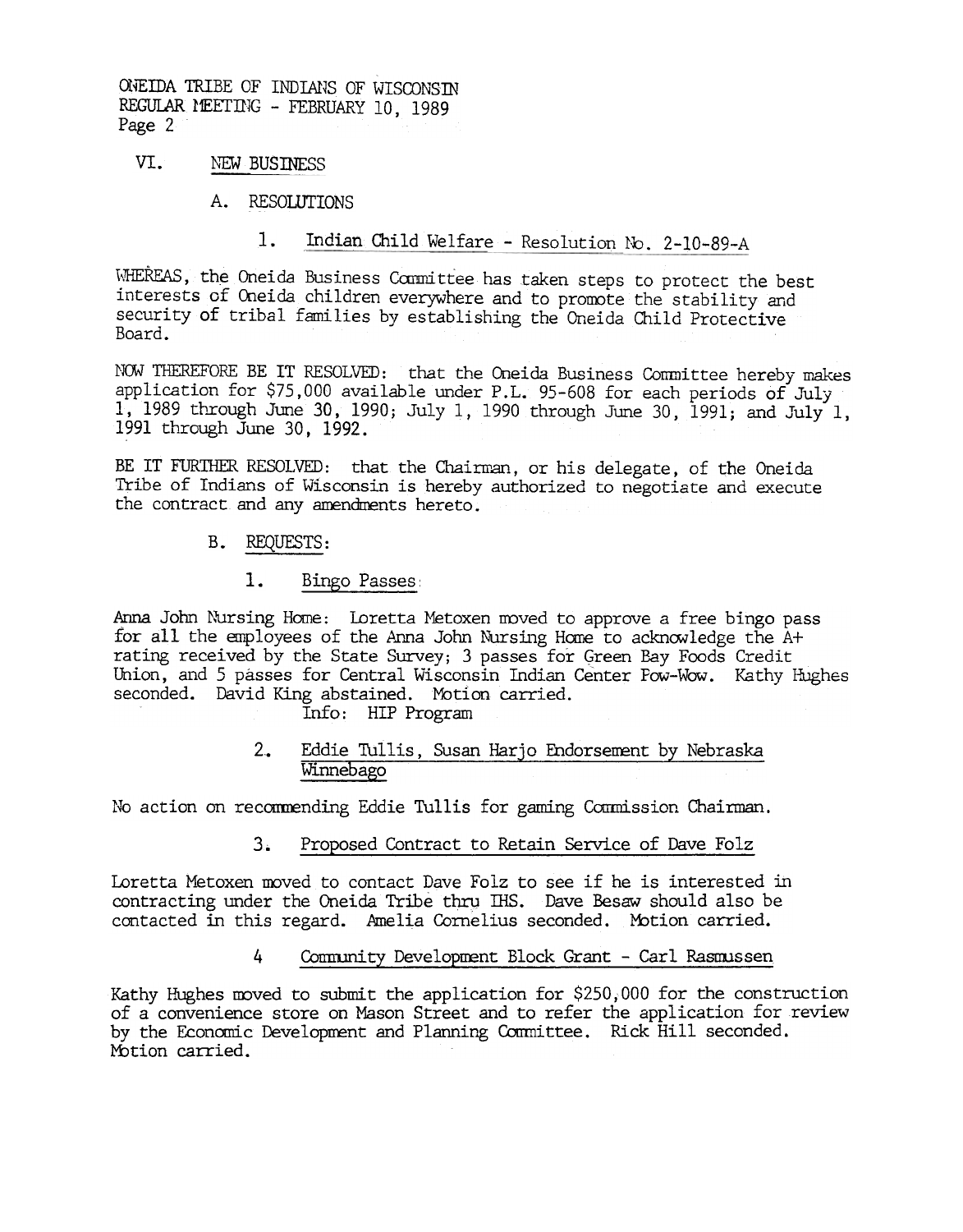ONE IDA TRIBE OF INDIANS OF WISCONSTN REGULAR MEETING - FEBRUARY 10, 1989 Page 3

Resolution  $#2-10-89-B$ :

WHEREAS, with the publication of regulations in the Federal Register which authorized the participation of Indian Tribes and Alaskan Natives in the Community Development Grant program funded by the U.S. Department of Housing and Urban Development.

NOW THEREFORE BE IT RESOLVED: that the Oneida Tribe of Indians of Wisconsin has developed an application for Community Development Block Grant funds from the U.S. Department of Housing and Urban Development in the amount of Two Hundred and Fifty Thousand Dollars (\$250,000),

AND BE IT FURTHER RESOLVED: that the Oneida Tribe agrees to secure private bank loans for the remainder of construction costs namely Three Hundred and Seventy Five Thousand Dollars (\$375,000) and to commit from Tribal resources an additional Eighty Seven Thousand Dollars (\$87,000) to provide for initial inventory and working capital. Should BIA loan guarantees be unavailable to secure the bank loan the Oneida Tribe hereby certifies that sufficient funds will be committed to provide for the construction of this project as detailed.

Resolution  $#2-10-89-C$ :

WHEREAS, with the publication of regulations in the Federal Register which authorized the participation of Indian Tribes and Alaskan Natives in the Community Development grant program funded by the U.S. Department of Housing and Urban Development, particularly 24 CFR 571.604 and.

WHEREAS, the Oneida Tribe has a desire to participate in the Community Development Block Grant Program, and

WHEREAS, it is a program requirement to reflect community participation in the program development.

NOW THEREFORE BE IT RESOLVED: that the Oneida Tribe has followed a citizen participation plan and conducted a public hearing concerning the participation in the Community Development Block Grant Program pursuant to the regulation requirements of the program.

Amelia Cornelius moved to adopt Resolutions #2-10-89-B and 2-10-89-C. Loretta Metoxen seconded. Motion carried.

New employees introduced to Business Committee

#### $5.$ ORTEK Communications - Wayne Skenandore

ORTEK Report given by Dave Powless and Wayne Skenandore. 6. Fireworks Ordinance

Amelia Cornelius moved to approve the development of a Fireworks Ordinance Committee headed by Lloyd Powless, David King seconded. Motion carried.

7. EPA Grant Application - John Spangberg EPA training grant application for \$217,978. Kathy Hughes moved to approve for submission, Amelia Cornelius seconded. Notion carried.